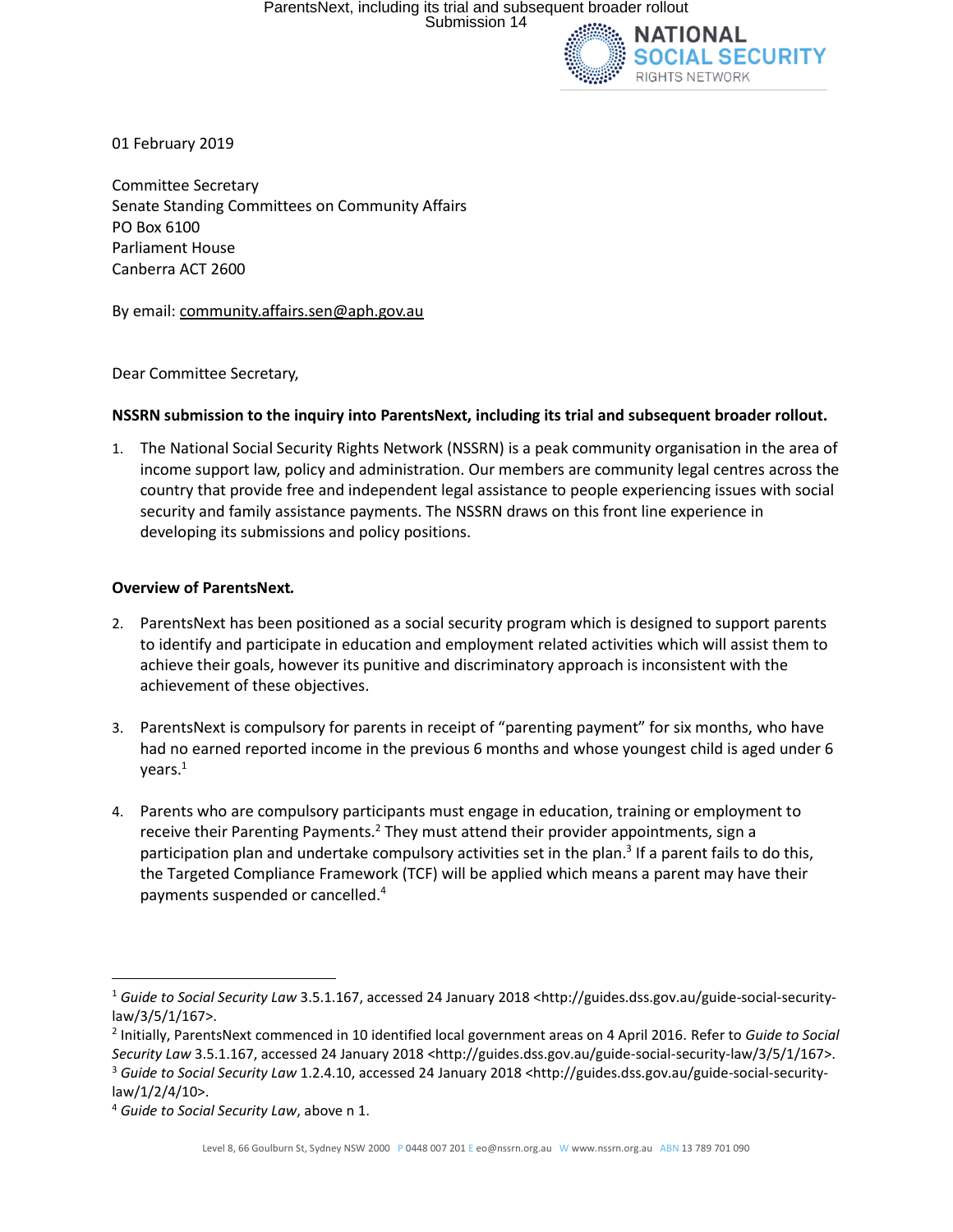#### **NSSRN's recommendations:**

- (i) *Reform or replace ParentsNext so that it becomes a genuine pre-employment program that*:
	- a) effectively assists parents to achieve their education and employment goals while taking into account the unpaid work they undertake to care for their children,
	- b) is completely voluntary,
	- c) does not affect the security of a parent's income support payments by imposing mutual obligation requirements and applying a punitive system of sanctions,
	- d) addresses the structural barriers preventing parents from returning to the labour market,
	- e) removes any financial incentives to providers which may motivate them to work against the interests of participants.
- (ii) *While the current ParentsNext program operates:*
	- a) the TCF should immediately be suspended,
	- b) participation plans should be tailored to genuinely take into account parents' needs and goals and should only contain pre-employment related activities unless parents choose to include other activities such as counselling and parenting classes.
- (iii) *While the TCF is being applied:*
	- a) adequate oversight of decisions and access to the administrative appeals process should be provided, including in relation to decisions to impose demerit points which lead to payment suspensions and cancellations,
	- b) effective communication should be facilitated between the Department of Jobs and Small Business, Department of Human Services (DHS) and participants by improving systems to share information so that exemptions are recognised and unnecessary payment suspensions and cancellations are avoided.

### **The appropriateness of ParentsNext aims in regard to the interests of participating parents, their children, and the community.**

- 5. The three stated objectives of ParentsNext are to:
	- "target early intervention assistance to parents at risk of long-term welfare dependency,
	- help parents identify their education and employment related goals and participate in activities that help them achieve their goals, and
	- connect parents to local services that can help them address any barriers to employment."<sup>5</sup>
- 6. To assess the appropriateness of ParentsNext aims, it is necessary to have regard to the purpose of social security payments for parents. Parenting Payment is intended to provide "financial assistance to principal carers with parenting responsibilities for a young child."<sup>6</sup>
- 7. The objective to target early intervention assistance to parents at risk of long-term welfare

 $\overline{a}$ 

<sup>5</sup> Explanatory Statement, *Explanatory Statement Social Security (Parenting payment participation requirements – classes of persons) Instrument 2018 (No. 1)* 12.

<sup>6</sup> *Guide to Social Security Law*, above n 2.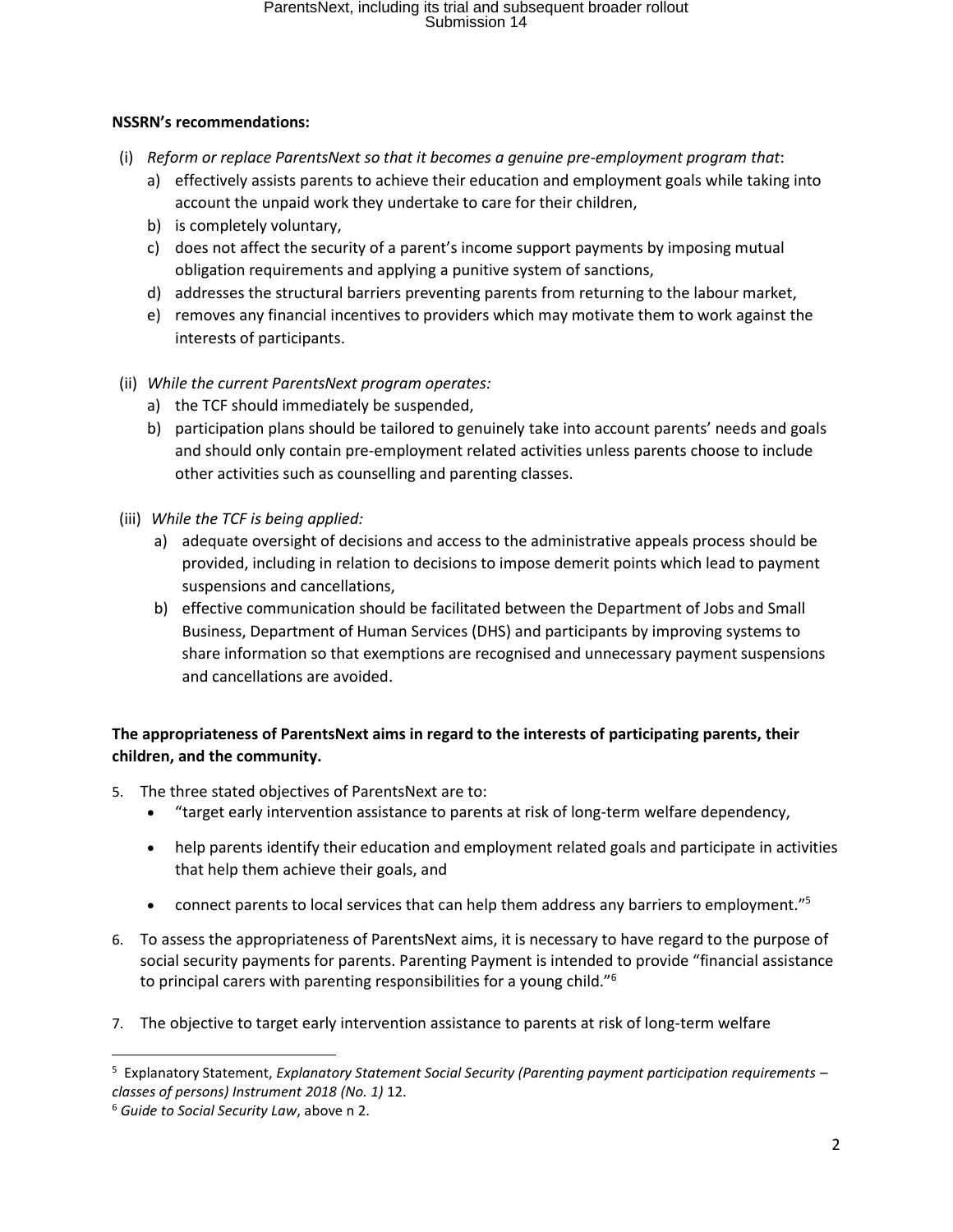dependency presumes that it is undesirable for parents to choose to spend more time caring for their children rather than working. Yet, Parenting Payments were originally available without mutual obligation requirements in recognition of caring responsibilities and to allow parents to meet the needs of their children.<sup>7</sup>

- 8. Prior to 2005, Parenting Payment was paid at a pension rate with no expectation that parents in receipt of the payment would be required to work. Since the Welfare Reform changes of 2005, Parenting Payment has been paid at the lower allowance rate and mandatory activity requirements were introduced.<sup>8</sup> These changes also transferred partnered parents once their child turned 6 years old and single parents once their child turned 8 years old onto a different payment (often a lower paying payment such as Newstart), a change which continues to disproportionately impact single parents and their children.<sup>9</sup>
- 9. This change in policy unfairly undervalues the unpaid work that parents do to care for their children,<sup>10</sup> particularly women who do the lion's share of unpaid domestic work.<sup>11</sup> Women spend 16 hours per week on housework prior to becoming a parent, which jumps to 30 hours per week when their youngest child starts school, while caring duties jump from 2 hours per week to 51 hours when a baby is born. It is unhelpful to view mothers of young children as unemployed workers when they are in fact working longer hours than men in full-time positions, but largely without remuneration.<sup>12</sup>
- 10. The NSSRN has no issue with the program's aims of providing support to parents who wish to pursue education and employment related goals through activities that help them achieve their goals, and connecting them with local services to address barriers to employment opportunities they are seeking. However, these can only be positive aims when the program is genuinely providing useful support to parents and participation is voluntary without any risk that it will affect the security of their income support payments.
- 11. The ParentsNext program as it is applied, to many participants on a compulsory basis with mutual obligation requirements, is not in the interests of participating parents, their children, and the community. Its punitive and onerous approach, which can lead to parents facing payment suspensions and cancellations, is depriving parents of vital income support which they need to feed, clothe and care for their children. For example, our member centre in Queensland provided assistance to a single mother caring for her son with severe disabilities whose payment was suspended. She told us that when she was forced to participate in ParentsNext program, she felt

<sup>7</sup> Since the *Employment and Workplace Relations Legislation Amendment (Welfare to Work and Other Measures) Act 2005* (Cth) (Welfare to Work Act) was implemented work for dole started to operate from 2006. <sup>8</sup> Evidence to Senate Standing Committees on Education and Employment, Jobs and Small Business, Parliament of

Australia, Canberra, 24 October 2018.

<sup>&</sup>lt;sup>9</sup> Ibid.

<sup>10</sup> Beth Goldblatt, "More than unpopular. How ParentsNext intrudes on single parents' human rights", *The Conversation* (online), 16 January 2019 <https://theconversation.com/more-than-unpopular-how-parentsnextintrudes-on-single-parents-human-rights-108754>.

<sup>11</sup> PricewaterhouseCoopers, *Understanding the Unpaid Economy* (29 January 2019) Pricewaterhouse Cooper < [https://www.pwc.com.au/australia-in-transition/publications/understanding-the-unpaid-economy-mar17.pdf>](https://www.pwc.com.au/australia-in-transition/publications/understanding-the-unpaid-economy-mar17.pdf).  $12$  The Power to Persuade, 'Parents vexed? ParentsNext is poorly designed to support mothers into work', 18 October 2018[, http://www.powertopersuade.org.au/blog/parents-vexed-parentsnext-is-poorly-designed-to](http://www.powertopersuade.org.au/blog/parents-vexed-parentsnext-is-poorly-designed-to-support-mothers-into-work/18/10/2017)[support-mothers-into-work/18/10/2017.](http://www.powertopersuade.org.au/blog/parents-vexed-parentsnext-is-poorly-designed-to-support-mothers-into-work/18/10/2017)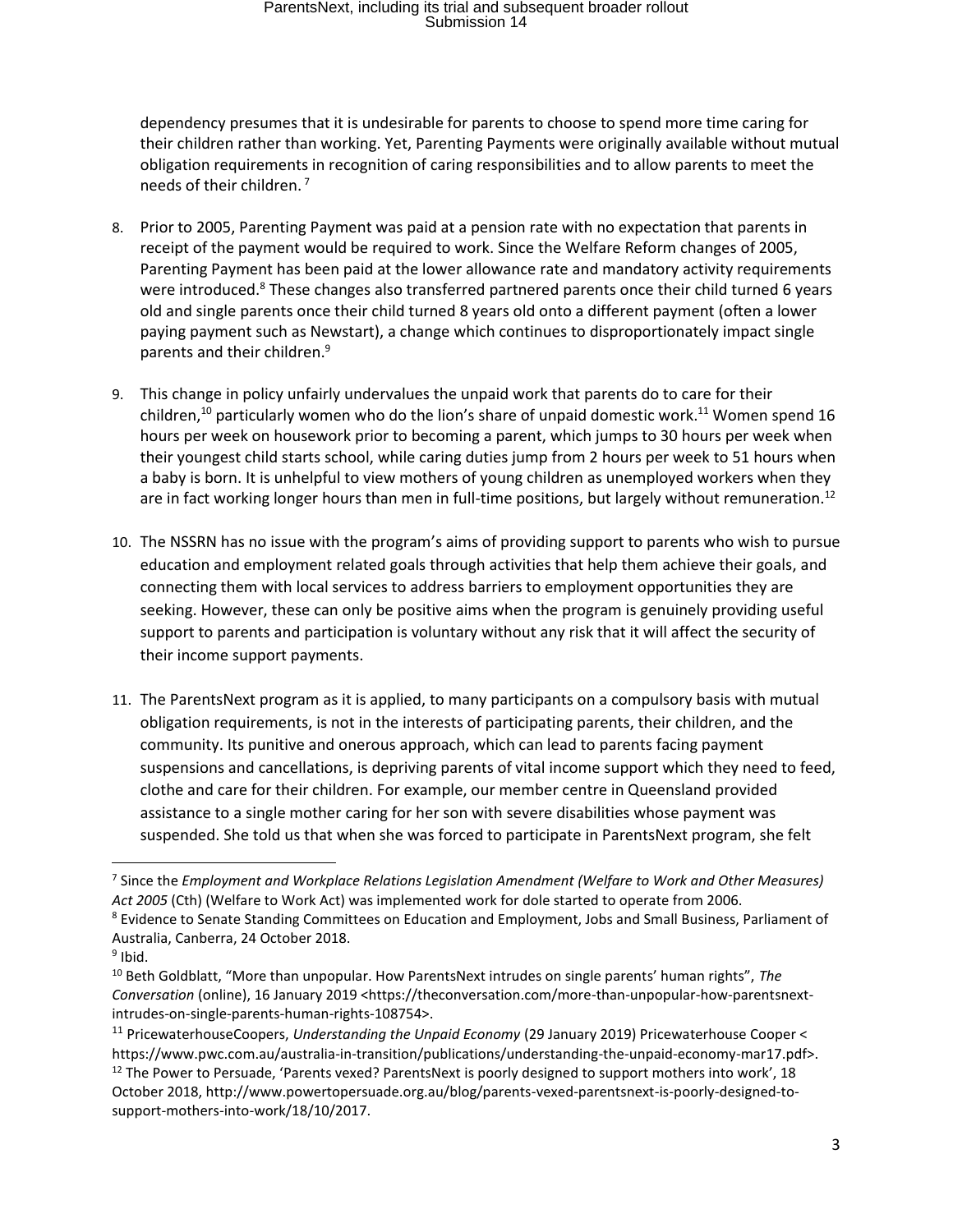that her parenting payments had become too insecure. The insecurity caused her to feel significant stress. As she felt that she could not afford her son's medical treatment she turned to a community financing organisation to obtain a \$4000 loan. The mother told us at this stage she was "beyond desperate and in survival mode."

12. There is a significant social and financial cost to the community of having a program which fails to value and adequately invest in parenting, and causes additional financial and mental stress on families. Peak regulatory body of ParentsNext providers, Jobs Australia, have reported that mothers were being referred to emergency relief on a Friday to buy food for the weekend because a payment suspension had not been lifted until Monday.<sup>13</sup>

#### **The design and implementation of ParentsNext, including, without limitation:**

#### **The appropriateness of eligibility for compulsory and voluntary participation.**

- 13. Rather than commenting on the appropriateness of eligibility for compulsory and voluntary participation, our response explains why the ParentsNext program should only be offered on a voluntary basis and why a punitive compulsory regime cannot achieve the program's aims.
- 14. Structuring ParentsNext as a conditionality regime unhelpfully individualises the problem, rather than addressing the fundamental structural barriers preventing parents from re-entering the labour market when they choose to do so, such as the lack of affordable and high-quality child, nursery or after school care, family-friendly work environments, flexible work arrangements and affordable transport.<sup>14</sup> Our member centres have assisted parents who have explained that the low availability of part time work has forced many of them to engage in casual work to accommodate their caring obligations. Those undertaking shift or casual work and can afford child care, are still unable to rely on it due to irregular hours of work and often find that child care centres are closed during the times they are scheduled to work, leaving them with no viable care options.
- 15. The existing Welfare to Work system, which already [requires single mothers to participate in mutual](http://www.powertopersuade.org.au/blog/weighing-the-cost-of-welfare-to-work-implementation/13/12/2016)  [obligation activities](http://www.powertopersuade.org.au/blog/weighing-the-cost-of-welfare-to-work-implementation/13/12/2016) when their youngest turns six in exchange for their Parenting Payment, [has not](http://www.acoss.org.au/media-releases/?media_release=child-poverty-crisis-hits-single-parent-families)  [demonstrated an increase in job opportunities or financial security.](http://www.acoss.org.au/media-releases/?media_release=child-poverty-crisis-hits-single-parent-families) <sup>15</sup> There is no evidence to suggest that the current design of ParentsNext will have any more success in halting the cycle of poverty, or empowering young parents to achieve their employment goals.<sup>16</sup> As there is no evidence to suggest that the program will assist parents in finding employment it is therefore inappropriate to make it compulsory.

<sup>13</sup> Jobs Australia, 'Urgent action required on Targeted Compliance Framework in ParentsNext' (19 December 2018) [https://www.ja.com.au/news/urgent-action-required-targeted-compliance-framework-parentsnext.](https://www.ja.com.au/news/urgent-action-required-targeted-compliance-framework-parentsnext)

<sup>14</sup> Department of Prime Minister and Cabinet, Government of Australia (2011) *Addressing Barriers for Jobless Families*<https://communitydoor.org.au/sites/default/files/Addressing%20barriers%20for%20jobless%20families.p df>.

<sup>&</sup>lt;sup>15</sup> The Power to Persuade, above n 12.

 $16$  Ibid.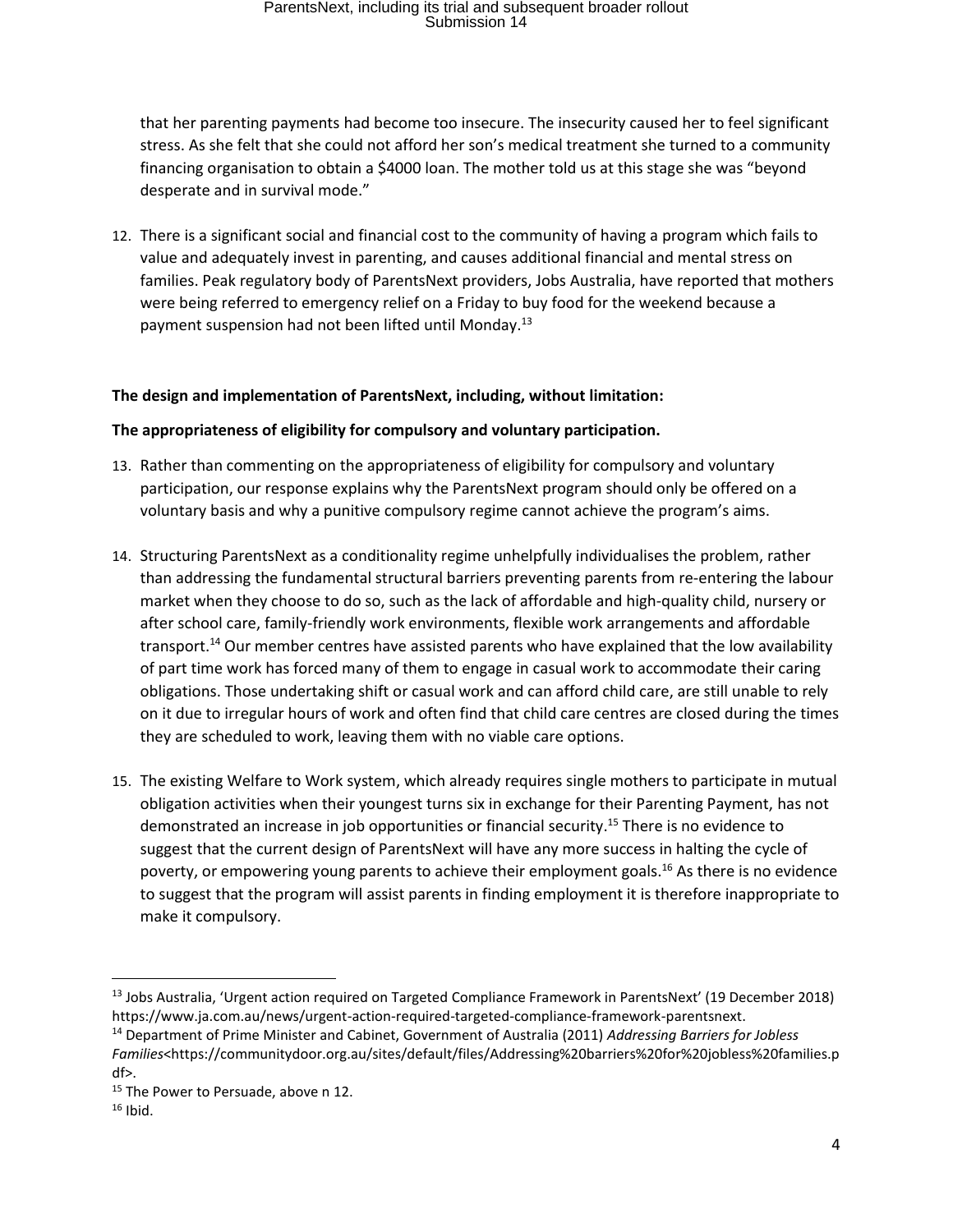#### **The protocol for providers' conduct of Capability Interviews with participants.**

- 16. NSSRN members do not have direct experience on the protocol for providers' conduct of capability interviews with participants.
- 17. Although NSSRN members cannot comment on the protocol for providers to conduct capability interviews, members have assisted parents who have had interviews to participate in ParentsNext. Our member in Western Australia told us that it was assisting several parents who had their Job Seeker Classification Instrument conducted over the phone. Our member told us that parents found this very intimidating. Parents also told our member centre that they felt there was no context to the conversation and that they felt the questions being asked were a breach of their privacy.<sup>17</sup> The member told us that parents did not understand how the telephone conversation could be used to refer them to the ParentsNext program.

## **The design of participation plans, including the range of economic and social participation requirements.**

- 18. For compulsory participants, the program requires parents to attend regular appointments with their ParentsNext providers.<sup>18</sup> According to the DHS, at the initial appointment, the provider will discuss the parent's long term and short-term education and employment-related goals and identify a pathway to achieve the parent's goals. Within 4 weeks of this appointment, the provider will negotiate a participation plan which includes compulsory activity. <sup>19</sup>
- 19. However, the design of participation plans will actually be dependent upon the resources and capacity of the provider which may be limited and may not necessarily work with local communities to create new employment opportunities. Rather than being customised to meet parents' education and employment-related goals, parents' opportunities are limited to the constraints of the service providers which can only link parents with employers and industries they have an existing relationship with.<sup>20</sup> Some providers are severely under resourced and are not successfully preparing people to be "job-ready."<sup>21</sup> Our member centre in Queensland has reported instances where providers have told compulsory participants who had previously worked in senior positions or had tertiary education that they did not know how to assist them.

<sup>&</sup>lt;sup>17</sup> Luke Henriques-Gomes, 'ParentsNext: single mothers say they were forced to allow 'sensitive' data to be collected', The Guardian (online), 28 January 2019 <https://www.theguardian.com/australianews/2019/jan/28/parentsnext-single-mothers-say-they-were-forced-to-allow-sensitive-data-to-be-collected>. <sup>18</sup> *Guide to Social Security Law*, above n 1.

 $19$  Ibid.

<sup>&</sup>lt;sup>20</sup> The Power to Persuade, above n 12.

<sup>&</sup>lt;sup>21</sup>Matthew Thomas, 'A Review of Developments in the Job Network Research Paper' (Research Paper No 15, Parliamentary Library, Parliament of Australia, 2007).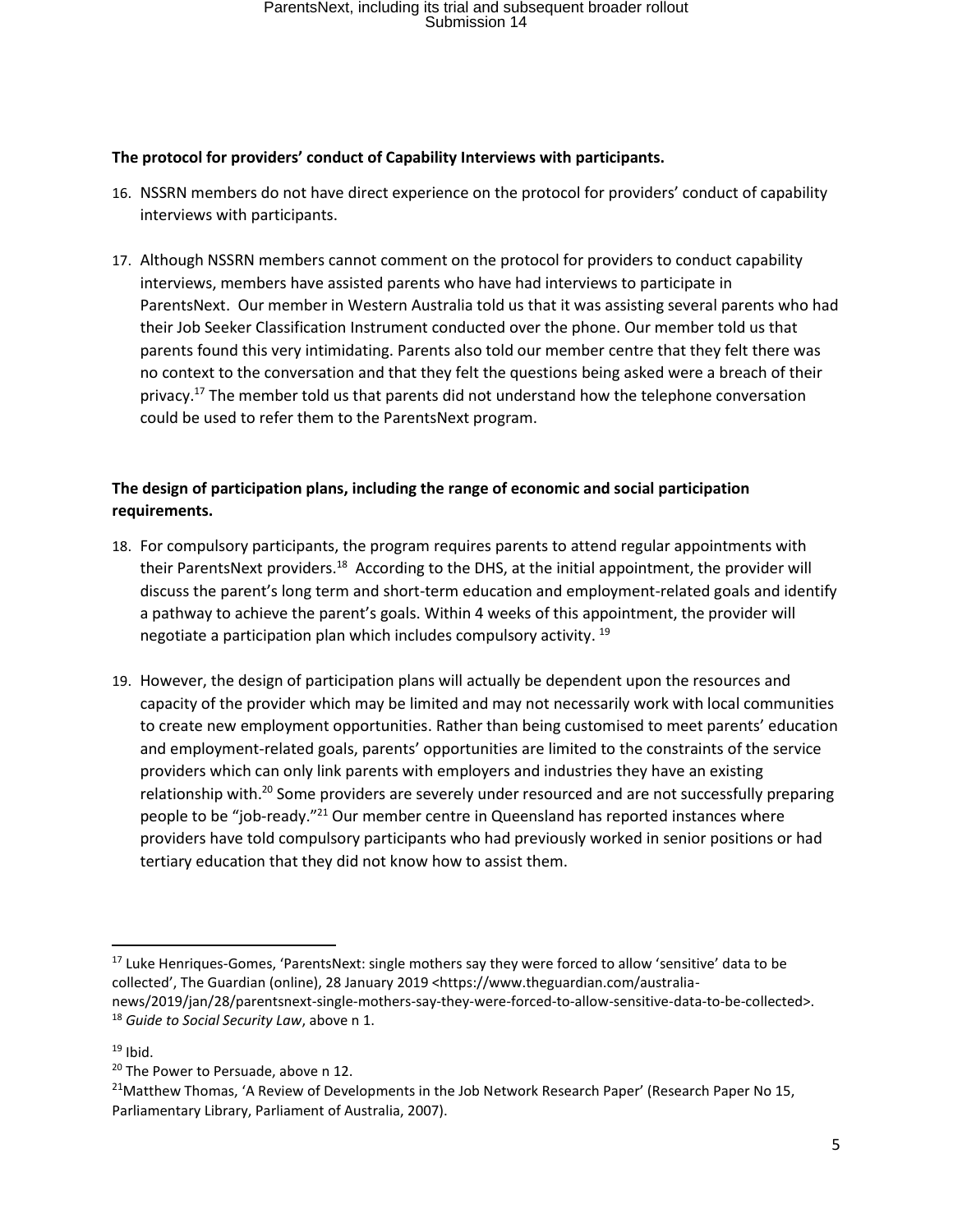- 20. Although ParentsNext is relatively new, our members report that they are already seeing parents who are seeking assistance with how to negotiate their participation plans. For example, our member centre in Queensland recently assisted a single mother who was in receipt of Mobility Allowance for her physical disabilities and Carer Allowance in recognition of the care she provided for her severely disabled son. She was made a compulsory participant of ParentsNext. She contacted our member centre when her payments were cancelled because she refused to sign her participation plan due to the plan not taking account of her physical disabilities and caring responsibilities for her child with disabilities. We were advised that the mother felt pressured into signing the participation plan.
- 21. If ParentsNext is intended to be a pre-employment program, participation plans should only contain activities related to enhancing employment prospects. However in addition to attending appointments to help identify education goals and participate in training, participation plans may contain other activity requirements, such as parenting classes, which do not have any connection to preparing participants for employment. Our members have relayed to us examples where providers do not set activities according to the pre-employment needs of the parents.<sup>22</sup> A mother who was assisted by our member centre in Queensland told us that she was undertaking studies and interning but this was not recognised by ParentsNext providers. The mother also was told that the provider did not work with people with disabilities. During this time, the mother told us she was so stressed by the ParentsNext program that she stopped interning. In order to fulfil her study obligations at TAFE she had to seek extensions for her assignments.
- 22. We are also concerned that activities such as parenting classes lead to unnecessary "busy work", rather that genuinely working toward participants' employment goals.<sup>23</sup> Time poor parents working to meet the needs of their children, especially those already experiencing disadvantage, should not be made to participate in meaningless activity.
- 23. Our member centre in Western Australia has also reported instances where providers have not recognised participants' studying obligations and have not catered plans to fit the parents' needs, causing further stress and compromising participants' mental health. For example, they have assisted several single parents of large families, where mothers are caring for four to six children and also undertaking part-time studies. In one of these cases the failure of the participation plan to take into account the mother's study obligations resulted in her dropping out of her tertiary studies.
- 24. The same member centre in Western Australia assisted parents who expressed concern regarding additional costs associated with fulfilling participation plan requirements. In order to attend compulsory provider appointments, parents have to pay for child care, additional transport costs or

<sup>23</sup> Juanita McLaren, Susan Maury and Sarah Squire*, Outside Systems Control my life: The experience of single mothers on Welfare to Work*, (Good Shepherd Australia New Zealand, 2018)

<sup>&</sup>lt;sup>22</sup> Norman Hermant, 'ParentsNext program comes under fire from single mothers who say it 'makes life harder' ABC *(online)* 1 February 2019 [<https://www.abc.net.au/news/2019-02-01/centrelink-payment-parentsnext-under](https://www.abc.net.au/news/2019-02-01/centrelink-payment-parentsnext-under-fire/10763732)[fire/10763732>](https://www.abc.net.au/news/2019-02-01/centrelink-payment-parentsnext-under-fire/10763732).

[https://goodshep.org.au/media/2179/outside-systems-control-my-life\\_experience-of-single-mothers-on](https://goodshep.org.au/media/2179/outside-systems-control-my-life_experience-of-single-mothers-on-w2w_web.pdf)[w2w\\_web.pdf.](https://goodshep.org.au/media/2179/outside-systems-control-my-life_experience-of-single-mothers-on-w2w_web.pdf)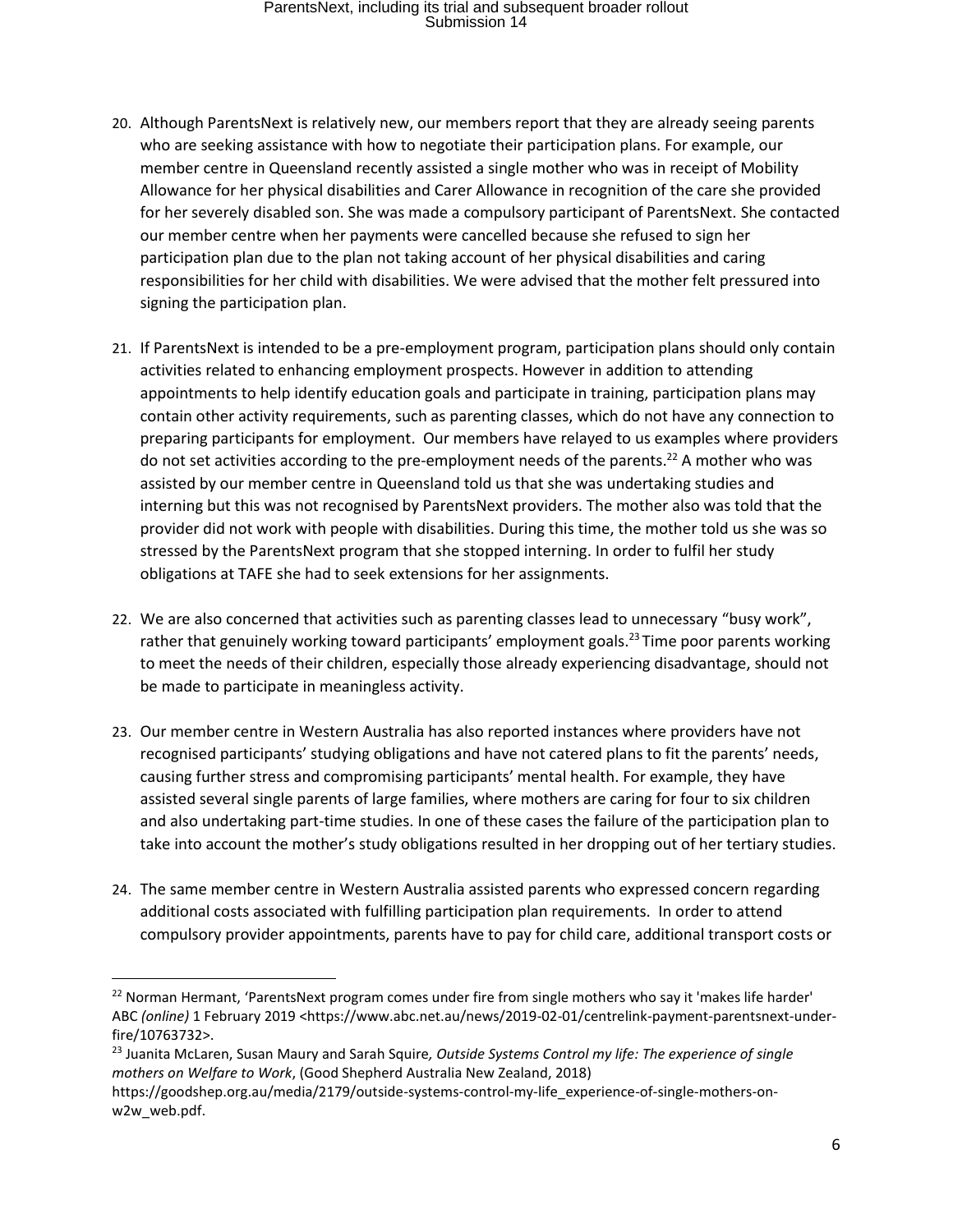paid parking associated with provider activities. Parents advised that the reporting must be done through a mobile application which excessively uses their mobile data, causing them further financial strain.

#### **The effectiveness of the communication between:**

- **(A) participants,**
- **(B) the Department of Jobs and Small Business,**
- **(C) Centrelink, and**
- **(D) ParentsNext providers,**
- 25. Anecdotally, our members have told us that the communication is not effective between Department of Jobs and Small Businesses, Centrelink and ParentsNext providers as their systems do not communicate and share information. A few of our members have reported that the ineffective communication between the Department of Jobs and Small Businesses, Centrelink and ParentsNext providers is seen when Centrelink has undertaken a job capacity assessment and has exempted the parent from participating in any mutual obligations. However, this exemption has not been reflected on the ParentsNext provider system and Department of Jobs and Small Businesses does not know how to exempt an often vulnerable parent.
- 26. As mentioned earlier in paragraph 11, our member centre in Queensland assisted a mother who told us that she called ParentsNext and asked if they received her exemption. She told us that the ParentsNext provider could see that an exemption was granted but were unsure what to do. The mother then told us that she contacted the Department of Jobs and Small Businesses but was told that they were unsure what an exemption meant. The single mother told us that she spent hours on the phone trying to ensure that her exemption would be acknowledged. However, it was not until our member centre in Queensland contacted Centrelink on her behalf that DHS corrected their database and she was exempted from participating.
- 27. Jobs Australia has reported that the application of payment suspensions to ParentsNext participants has had unintended outcomes which have resulted in clients being referred to emergency relief to obtain food and a 33-week pregnant woman having her payments suspended as she was unable to report due to being rushed to hospital for special care.<sup>24</sup>

### **The effectiveness of the program in supporting the long-term wellbeing of parents and children, and the longer term skills and earning capacity of parents.**

28. NSSRN would support a program that genuinely assists parents who wish to secure meaningful, productive employment with a career pathway while taking into account the additional pressures parents face. However, the initial reports from our members suggest that the program has not been

 $\overline{\phantom{a}}$ <sup>24</sup> Jobs Australia, 'Urgent action required on Targeted Compliance Framework in ParentsNext' (19 December 2018) [https://www.ja.com.au/news/urgent-action-required-targeted-compliance-framework-parentsnext.](https://www.ja.com.au/news/urgent-action-required-targeted-compliance-framework-parentsnext)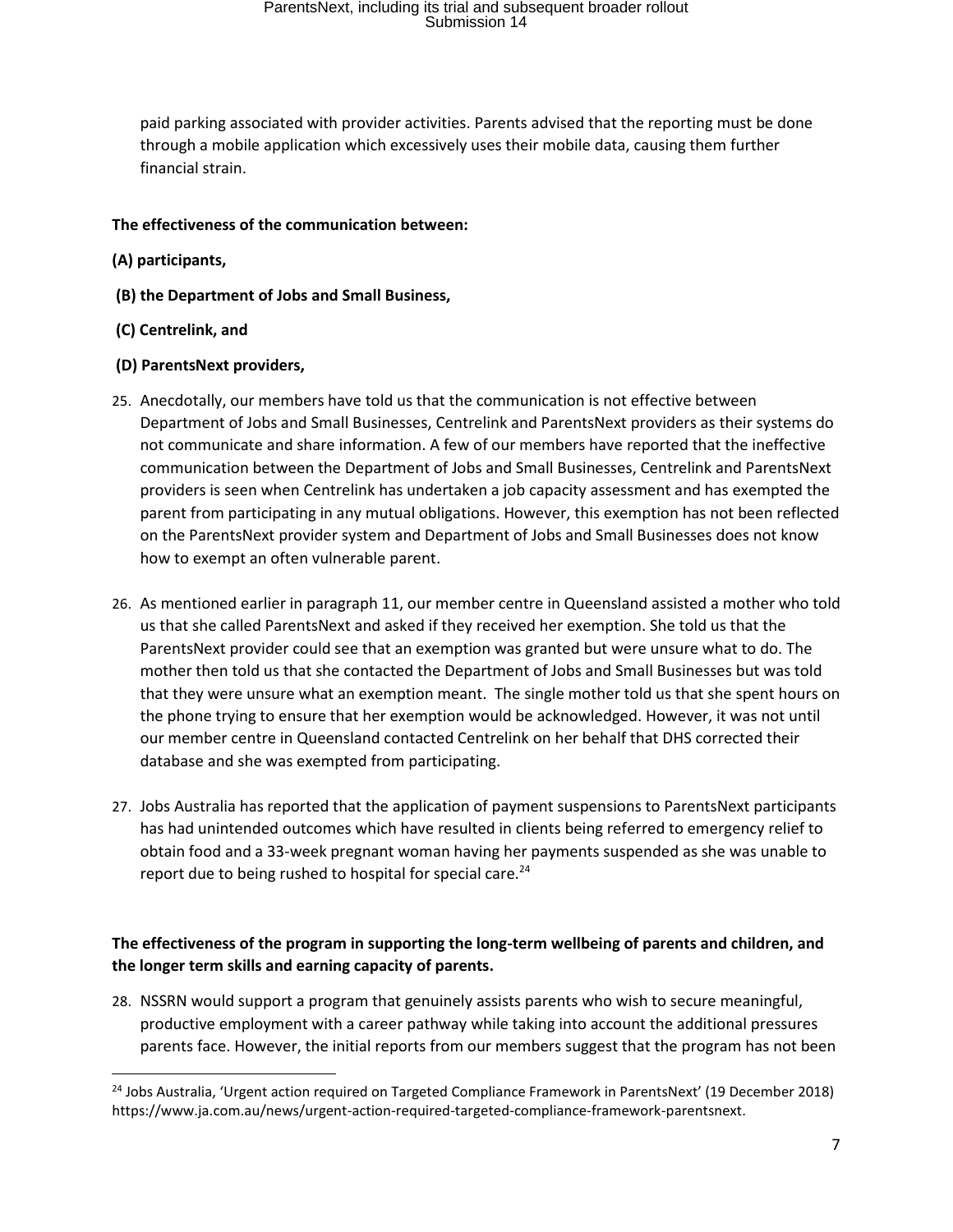effective in supporting the long term wellbeing, skills or earning capacity of parents as it does not address the structural barriers preventing parents from re-entering the labour market.

- 29. While ParentsNext purports to be a program focused on achieving participants' employment goals, it is actually structured around providers meeting Key Performance Indicators (KPI) that may not align with participants' goals.<sup>25</sup> Unlike the Jobactive work-based activities, ParentsNext providers receive service fees and bonuses based on attendance at job activities.<sup>26</sup> With such vested interests to secure financial incentives, a provider may be motivated to push parents to certain outcomes which may mean that a parent's long term wellbeing, education, employment and personal goals are not genuinely taken into account.<sup>27</sup>
- 30. Peak regulatory body of ParentsNext providers, Jobs Australia, reports that "providers have participated in ParentsNext in good faith understanding that the program was intended to prepare parents for the paid workforce before their children reach school age, but every day more issues arise that impede their ability to support parents. They report that parents are being needlessly exposed to stress and financial difficulty."<sup>18</sup> Jobs Australia reports that this has contributed to negative outcomes for participants' physical and mental health, self-esteem, relationships and engagement with the labour market.<sup>19</sup>

## **The appropriateness of the application of the Targeted Compliance Framework (TCF) to ParentsNext, and the impact of the TCF on participants.**

- 31. Applying TCF to ParentsNext fails to acknowledge the difference between payment conditionality programs. TCF is incompatible with ParentsNext as it punishes rather than recognises parents for undertaking unpaid care work which is necessary to raise children in a context where there may not be any appropriate employment opportunities. Sanctions imposed under the TCF lead to suspension, reduction or cancellation of income support for parents and their children.
- 32. As outlined in our submission to the inquiry on 'the appropriateness and effectiveness of the objectives, design, implementation and evaluation of Jobactive", we are particularly concerned about people experiencing crises, such as the onset of psychiatric mental illness or exposure to domestic violence. Those who are most vulnerable may struggle to remain engaged with their required job activities and lose access to income despite their vulnerabilities. The experiences of some parents may cause them to fully disengage with the system during the time they most require financial stability.

l

<sup>25</sup> Juanita McLaren, Susan Maury and Sarah Squire*, Outside Systems Control my life: The experience of single mothers on Welfare to Work*, (Good Shepherd Australia New Zealand, 2018)

[<sup>&</sup>lt;https://goodshep.org.au/media/2179/outside-systems-control-my-life\\_experience-of-single-mothers-on](https://goodshep.org.au/media/2179/outside-systems-control-my-life_experience-of-single-mothers-on-w2w_web.pdf)[w2w\\_web.pdf>](https://goodshep.org.au/media/2179/outside-systems-control-my-life_experience-of-single-mothers-on-w2w_web.pdf).

 $26$  Ibid, 49.

 $27$  Ibid.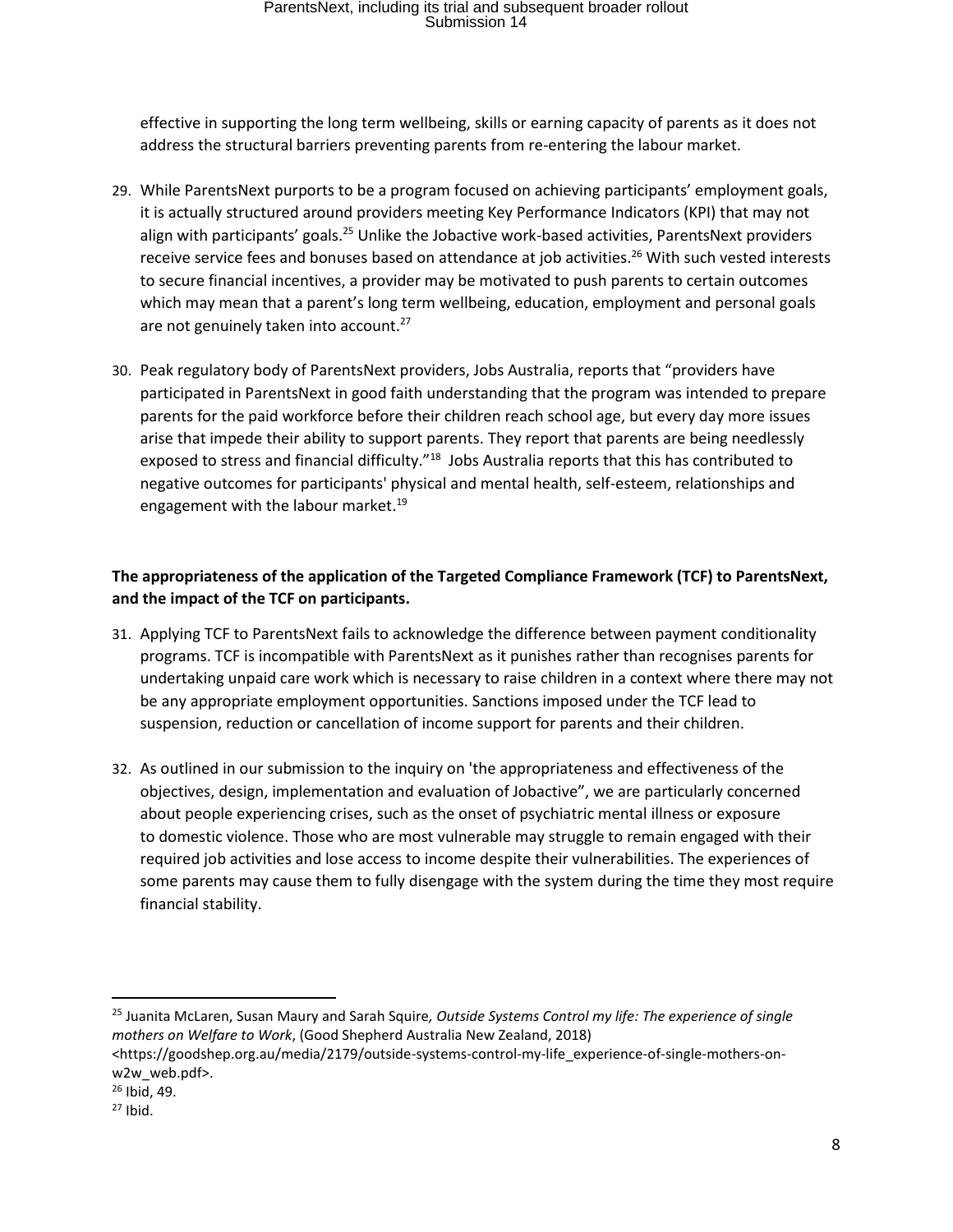33. As outlined above, the application of a compulsory and punitive demerit system of sanctions is inconsistent with the achievement of the ParentsNext's objectives as a supportive pre-employment program.

### **The oversight of ParentsNext, including the oversight of determinations of non-compliance, and the fairness and efficiency of any complaint handling processes, including protocols around changing providers.**

- 34. One of the primary issues with the TCF system is that the financial penalties cannot be waived.<sup>28</sup>
- 35. The TCF system does not offer adequate avenues to appropriately appeal or challenge demerit point decisions. As the issuing of a demerit point is considered to be a decision by the employment services provider and not a decision made under social security law, the avenues to challenge the demerit points sit outside of the internal review and appeals process under the *Social Security Act 1991*. This means only decisions to suspend and cancel payments are appealable to a decision maker, as they are deemed to be 'operative decisions' of a Centrelink delegate.<sup>5</sup> As a result, parents whose payment suspension has resulted from adversity beyond their control such as homelessness will not be able to access payments for their children on the date expected and will be left without income or will need to use the appeals process for arrears matters.
- 36. Philip Alston, Special Rapporteur on extreme poverty and human rights, identifies in his September 2018 report, "Promotion and Protection of Human Rights: human rights questions including alternative approaches for improving the effective employment of human rights and fundamental Freedoms" that social security systems around the world are increasingly becoming privatised. NSSRN agreed with Alston's views when he identifies how programs such as TCF "commercialise administrative discretion" and by doing so "empower private for-profit actors to make determinations about the needs and capacities of individuals, incentivise them to do so within a corporate rather than a public goods framework, and reward spending reductions rather than the achievement of positive human outcomes. The poor inevitably suffer as preferential selection approaches are used to prioritise clients with the most readily treatable problems and those who can afford to pay, while pushing those with serious or intractable problems to the margins. Such privatised care is also especially susceptible to racial and other forms of discrimination."<sup>29</sup>
- 37. Currently, we understand that determinations of non-compliance are issued by ParentsNext providers. The providers follow complex TCF guidelines to correctly make decisions. As the program is new, we understand that determinations are being monitored closely by DHS. Our member centre in Western Australia provided us with anecdotal evidence that some providers incorrectly apply penalties to parents who should be exempted.

 $\overline{a}$ 

<sup>28</sup> Department of Jobs and Small Businesses, *Targeted Compliance Framework Guidelines* (16 July 2018) Jobs Australia <https://docs.jobs.gov.au/system/files/doc/other/targeted\_compliance\_framework.pdf> page 17. <sup>29</sup> Philip Alston, *Report of the Special Rapporteur on Extreme Poverty and Human Rights, UN Doc A/73/396 (26* September 2018).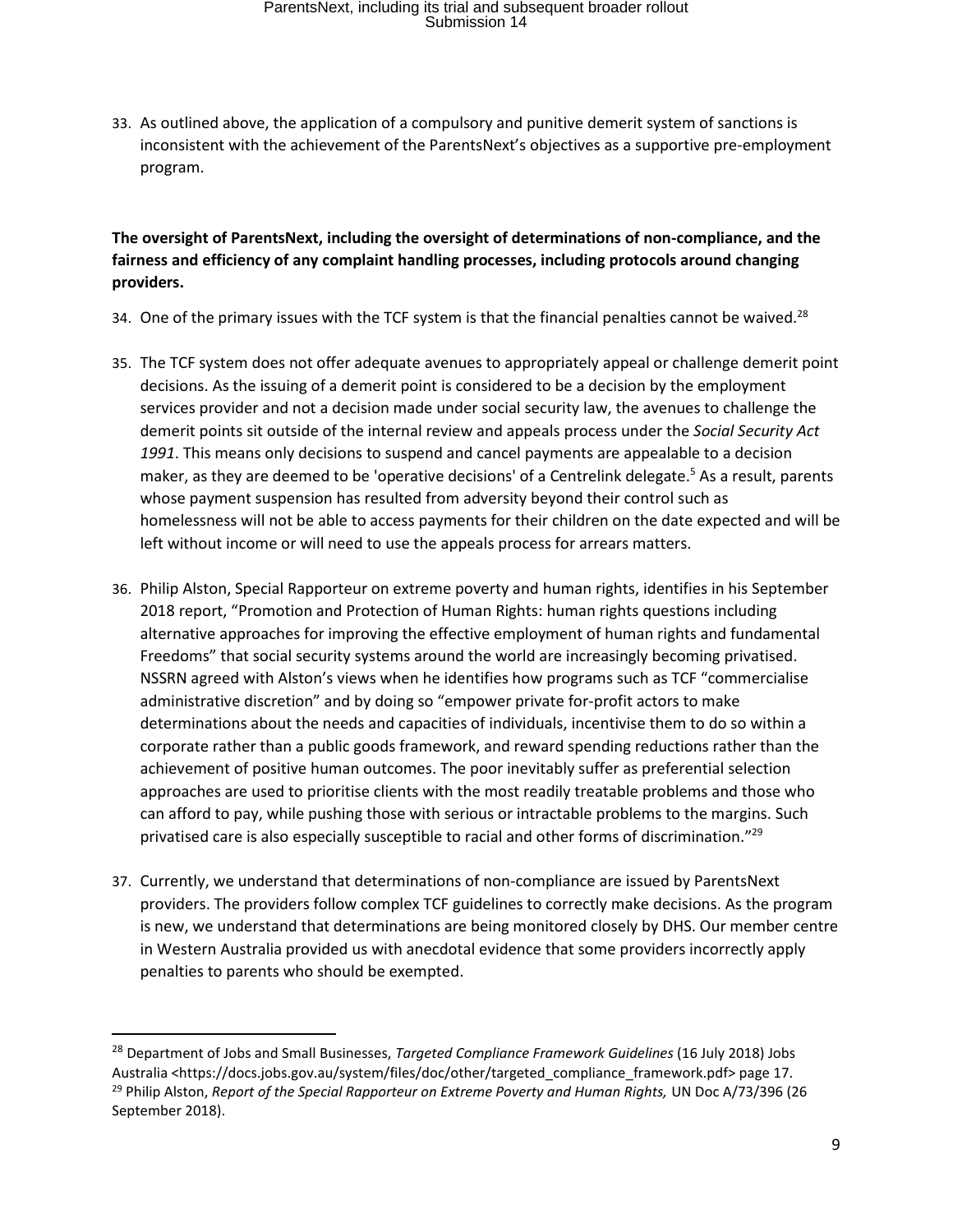38. As noted above at paragraph 19, a mother provided medical evidence to support that her son with severe disabilities was undergoing medical treatment and she would not be able to participate and ought to be granted an exemption pursuant to the Guide. The provider told her that it was not governed by Social Security Law and that the mother still had to participate. As she could not attend as her son was in hospital, her Parenting Payment, Carer Allowance and Child Care subsidy were cancelled. Following the intervention of our member centre, DHS exempted the mother from activities on the DHS' system and she was exempted for 13 weeks. While the exemption was eventually granted, the payment cancellation had already caused significant stress and irrevocable harm to the mother as she was without income support, could not afford food, medicine or essentials for herself or her child at the time it was needed.

#### **Any other related matters the committee considers relevant**.

- 39. We would like to direct the Committee to consider Australia's human rights obligations. As ParentsNext disproportionately impacts women, the program is denying women their right to social security.<sup>30</sup> A disproportionate impact on women is contrary to both Australia's obligations under the [International Covenant on Economic, Social and Cultural Rights](https://www.ohchr.org/en/professionalinterest/pages/cescr.aspx) (ICESCR) which establishes social security as a human right and the Convention for the Elimination of All Forms of Discrimination against Women, to which the State has also been a party since 1983. Any measure with the effect of nullifying or impairing the equal enjoyment of human rights constitutes a violation of the States' human rights obligations, regardless of the intention.
- 40. With the national expansion of ParentsNext targeting the intensive stream including 10,000 Indigenous women, ParentsNext will also contravene Australia's obligations under the Convention on the Elimination of Racial Discrimination to prohibit and eliminate racial discrimination. By denying social security to these parents, the Convention on the Rights of the Child (CROC), to which Australia is also a State Party, becomes relevant. Article 3 paragraph 1 of the CROC states that "in all actions concerning children, whether undertaken by public or private social welfare institutions, courts of law, administrative authorities or legislative bodies, the best interests of the child shall be a primary consideration."<sup>31</sup> Every legislative, administrative and judicial body or institution is required to apply the best interests principle by systematically considering how children's rights and interests are or will be affected by their decisions and actions – by, for example, a proposed or existing law or policy, including those which are not directly concerned with children, but indirectly affect children.<sup>32</sup> In compliance with this Convention, Australia must ensure the right to an adequate standard of living for all children without discrimination of any kind.<sup>33</sup>

<sup>30</sup> Explanatory Statement, *Explanatory Statement Social Security (Parenting payment participation requirements – classes of persons) Instrument 2018 (No. 1)* 12. Approximately 96% of participants are women, including 10,000 Indigenous women. It disproportionately impacts people living in rural areas.

<sup>&</sup>lt;sup>31</sup> International Covenant on the Convention on the Rights of the Child opened for signature 20 November 1989 (entered into force 2 September 1990) article 3, paragraph 1.

<sup>32</sup> Committee on the Rights of the Child, *General Comment No 14: On the Right of the Child to have his or her best interests taken as primary consideration*, UN DOC CRC/CGC/14 (29 May 2013).

<sup>&</sup>lt;sup>33</sup> International Covenant on the Convention on the Rights of the Child opened for signature 20 November 1989 (entered into force 2 September 1990) article 27.